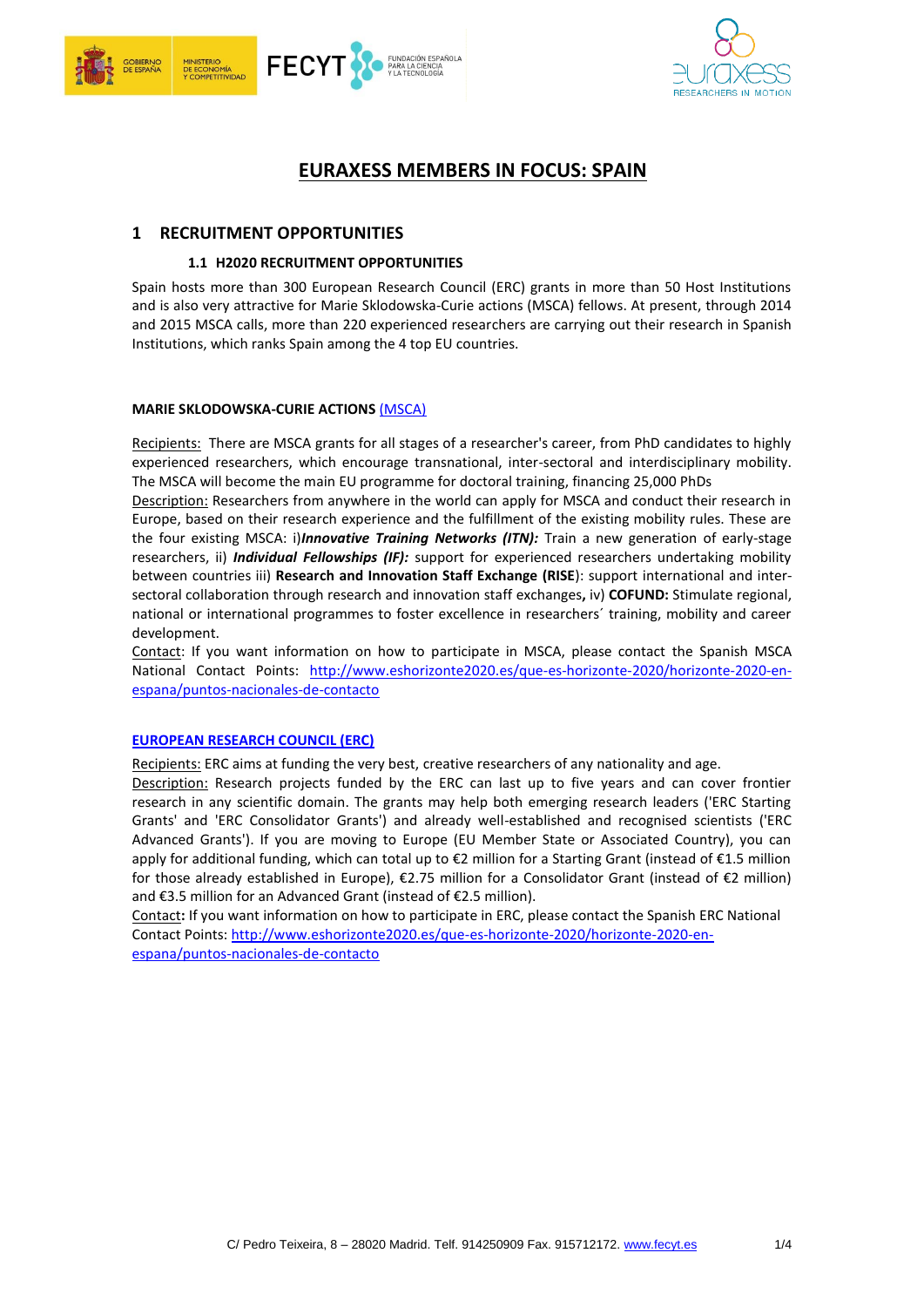



# **1.2 [SPANISH STATE RECRUITMENT OPPORTUNITIES](http://www.idi.mineco.gob.es/stfls/MICINN/Investigacion/FICHEROS/Programa_Actuacion_Anual_PAA_2015.pdf)**

## **RAMÓN Y CAJAL CONTRACTS**

Recipients: National and foreign post-doctoral researchers with an outstanding research career.

Description: The 5 year duration grants cofund the recruitment of doctors at public and private research centres. The aim is to promote the incorporation of national and foreign researchers with outstanding careers as well as their stabilisation in Spain. "Ramón y Cajal" contracts have incorporated three types of funding: (1) grants for recruitment; (2) grants for covering expenses directly related to the performing of its research activities and (3) grants for subsequent incorporation in a permanent post at the end of the maximum five-year period established. The grants, in the amount of €33,720 per year, are allocated to cofunding the salary and employer's contributions to Social Security. Entities will receive an additional allocation of €40,000 per researcher recruited to cover research expenses. Lastly, institutions which at the end of the "Ramón y Cajal" contract period incorporate the beneficiaries on a permanent basis will receive a grant totalling €100,000

Contact: Subdirectorate General of Human Resources for Research [\(ramonycajal@mineco.es\)](mailto:ramonycajal@mineco.es)

## **JUAN DE LA CIERVA –INCORPORATION**

Recipients: National and foreign post-doctoral researchers

Description: The 2 year grant addresses young PhDs who have completed their post-doctoral education and meet the scientific criteria requested and have proven scientific leadership. The grants, in the amount of €29,000 per year, are allocated to cofunding the salary and employer's contributions to Social Security. Entities will receive an additional allocation of €6,000 per researcher recruited to cover research expenses.

Contact: Subdirectorate General of Human Resources for Research [\(cierva.formacion@mineco.es\)](mailto:cierva.formacion@mineco.es)

## **JUAN DE LA CIERVA TRAINING**

Recipients Foreign and national\_early stage researchers who wish to get post-doctoral training in a university or research centre different to the one where their PhD was obtained.

Description The grants, in the amount of €25,000 per year, are allocated to cofunding the salary and employer's contributions to Social Security.

Contact: Subdirectorate General of Human Resources for Research [\(cierva.formacion@mineco.es\)](mailto:cierva.formacion@mineco.es)

## **INDUSTRIAL DOCTORATES**

Recipients: These grants cofund the contracts of national and foreign pre-doctoral researchers that aim to develop their PhD in the industry.

Description: The companies beneficiaries of this grant need to co-fund the contract of the pre-doctoral researcher. The maximum amount of the grants, which will be allocated to cofunding salaries and Social Security contributions will be 21.800 €. The grant includes 2,400€/researcher aimed at stays in other institutions, together with 1.500  $\epsilon$  to fund the expenses of the doctorate programmes.

Contact**:** Subdirectorate General of Human Resources for Research (**[predoctoral@mineco.es\)](mailto:predoctoral@mineco.es)**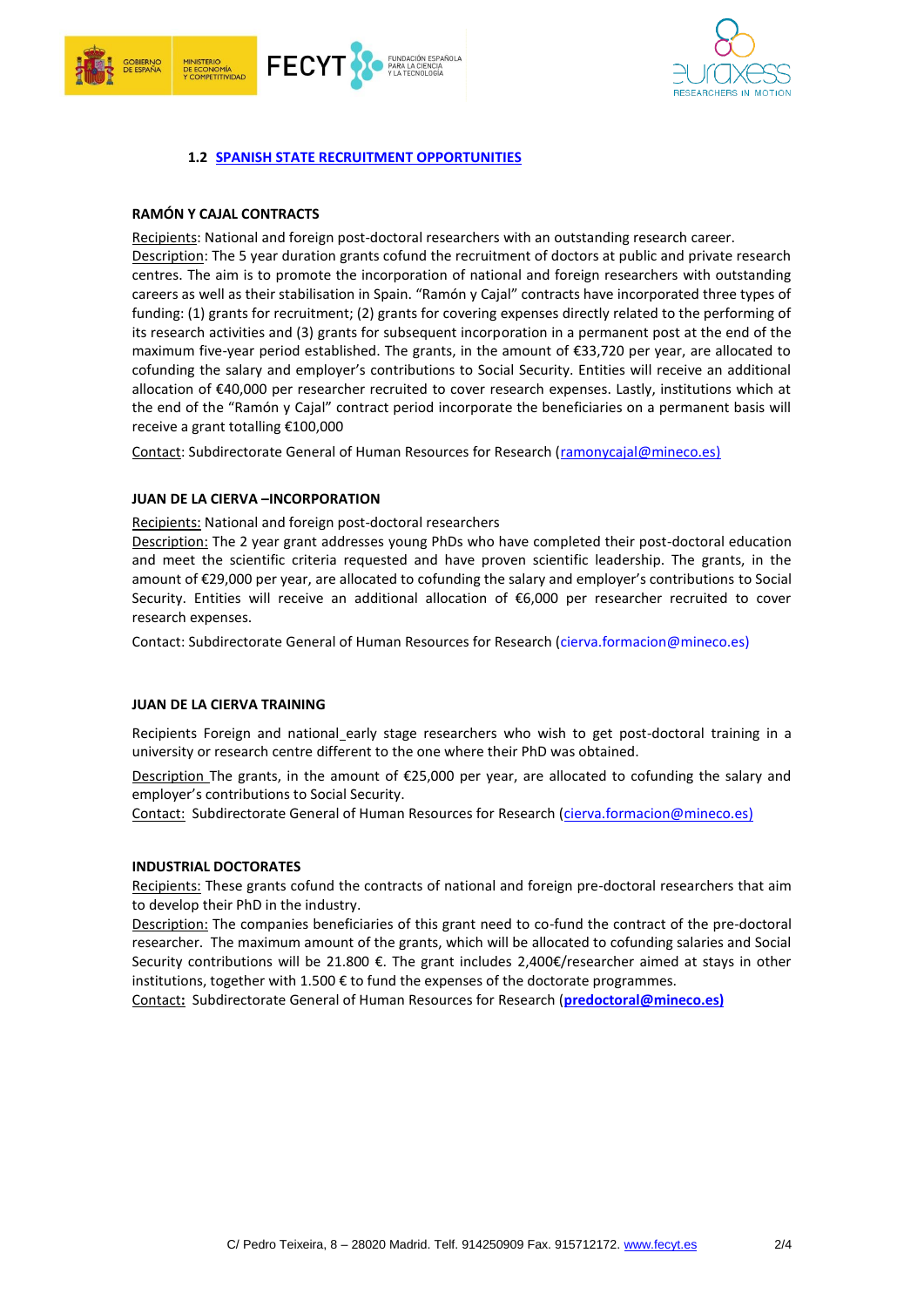



#### **PRE-DOCTORAL GRANTS-TRAINING DOCTORS**

Recipients: National and foreign Bachelors admitted or enrolled in a doctorate programme at the moment of signing the grant.

Description: Grants devoted to the training of pre-docs in universities, research centres, etc., in any discipline. The grants, in the amount of €20,600 per year, are allocated to cofund the salary and employer's contributions to Social Security.

Contact: Subdirectorate General of Human Resources for Research (**[predoctoral@mineco.es](mailto:predoctoral@mineco.es)** )

#### **PRE-DOCTORAL GRANTS. TRAINING OF UNIVERSITY TEACHERS**

Recipients: Bachelors aiming at getting their PhD and admitted or enrolled in a doctoral programme during 2015 or enrolled in a programme that allows them to access a doctoral programme in 2016.

Description: The grant aims at fostering the training of pre-docs in high quality doctorate programmes. The maximum amount of the grants, which will be allocated to cofund salaries and Social Security contributions will be  $£17.768,16$  for the two first years of the grant and  $£20.333,76$  for year 3 and 4. Contact: Subdirectorate General of Training and Mobility of Professors and Teaching Innovation. [\(solicitantes.fpu@mecd.es\)](mailto:solicitantes.fpu@mecd.es)

#### **TORRES QUEVEDO CONTRACTS**

Recipients Doctors who wish to be employed by companies that perform R&D&I to develop experimental and innovation research projects.

Description: Grants for permanent contracts for doctors in the private sector. The amount of the grants will be determined in accordance with the eligible budget and the type of project and company. However, the annual eligible budget will only cover gross annual remuneration equal to or over €18,000, and may not exceed €55,000. The grants must cofund the salary and the employer's contribution to Social Security for the researchers recruited.

Contact: Sub-directorate General of Human Resources for Research [\(torresquevedo@mineco.es\)](mailto:torresquevedo@mineco.es)

## **1.3 REGIONAL RECRUITMENT OPPORTUNITIES**

#### **IKERBASQUE**

Recipients: The Basque Science Foundation (IKERBASQUE) holds annual calls for applications to attract high level researchers to research institutions in the Basque Country.

Description: Ikerbasque offers two types of grants: i) Research fellows grants: contract positions for postdoctoral researchers, within any of the Basque Research Institution. These Fellowships are intended to offer young promising researchers a track towards a PI role and independent research ii) Research professors contracts: it offers permanent contracts for experienced researchers in any Basque Research institution. Only high level researchers with a solid track record in research and international research experience will be considered.

Contact: <http://www.ikerbasque.net/>

## **ICREA**

Recipients: ICREA, through a selection process based on scientific talent, recruits researchers from all over the world.

Description: ICREA holds different calls: ICREA Senior Call: The selected researchers are given a permanent position, ICREA Research Professorship (equivalent to tenure) and become ICREA employees. ICREA researchers go through an evaluation process (promotion) at regular intervals throughout their entire career

Contact: <https://www.icrea.cat/Web/SectionViewer.aspx?section=260>